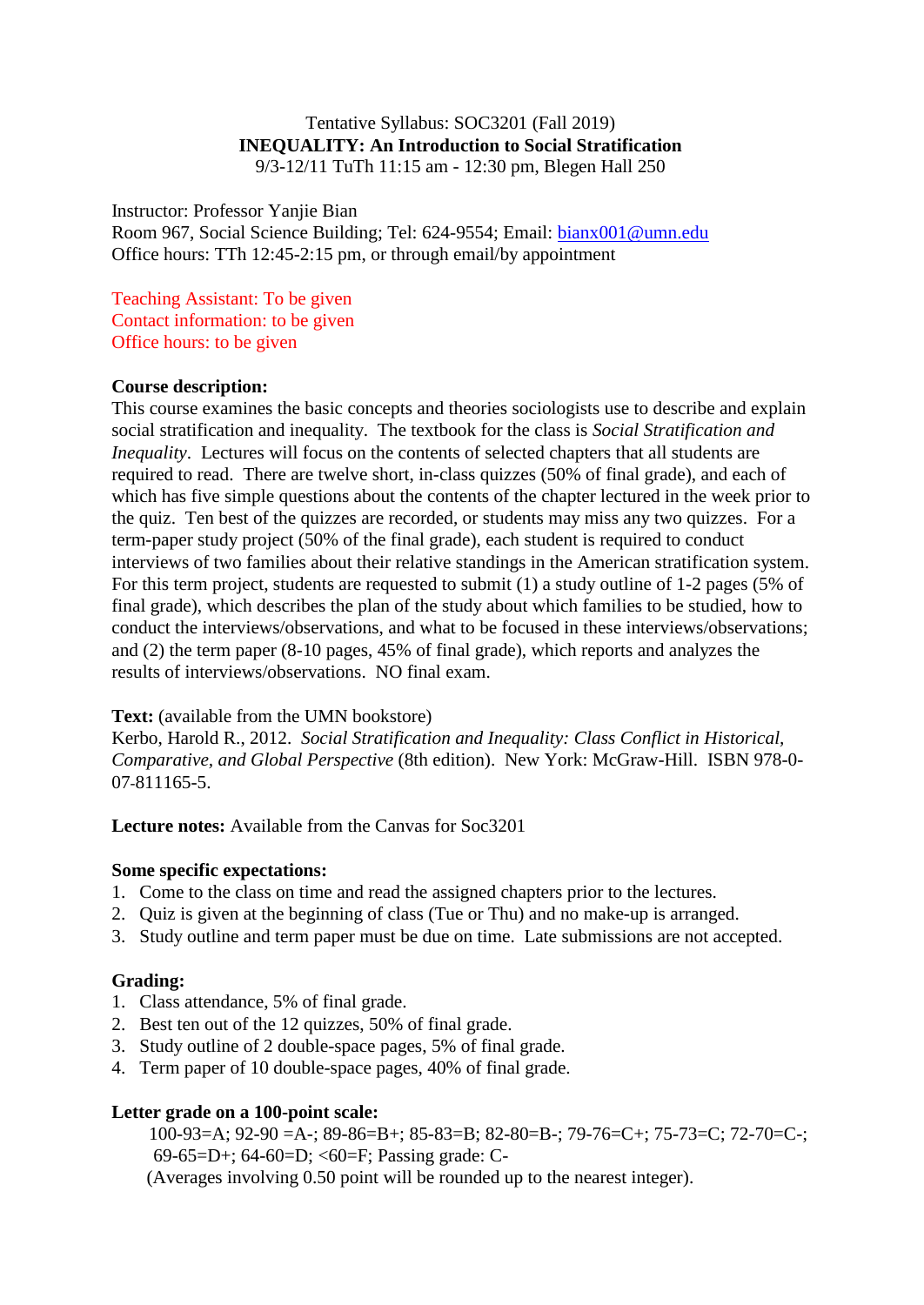# **Term Paper**

For this term paper, each student is requested to conduct observations or in-depth interviews with two families about their relative social stratification standings in society. One family can be the student's own family, and the other can be any family for which an interview or observation can be conducted. This project is completed in three steps:

Step 1: Study outline of 2 double-space pages, due **Nov 07 midnight** to Canvas, 5% of grade. Provide a description of which families to study, what to focus in your study.

Step 2: Oral presentation of the term paper or term-paper outline in class, **Dec 05**, for collecting feedbacks from fellow students in order to strengthen the term paper.

Step 3: Term paper of 10 double-space pages, due **Dec 10 midnight** to Canvas, 40% of grade

The written form of the term paper must have (1) a title, (2) description of the status-quo and relative social stratification standings of the two families studied, (3) an analysis and comparison of the two families with a focused issue studied, and (4) a substantive conclusion of the study report.

An excellent term paper has a clear writing style, a good use of research literature or references obtained from the class and beyond, and a sociological analysis of a focused issue through the study of the two families.